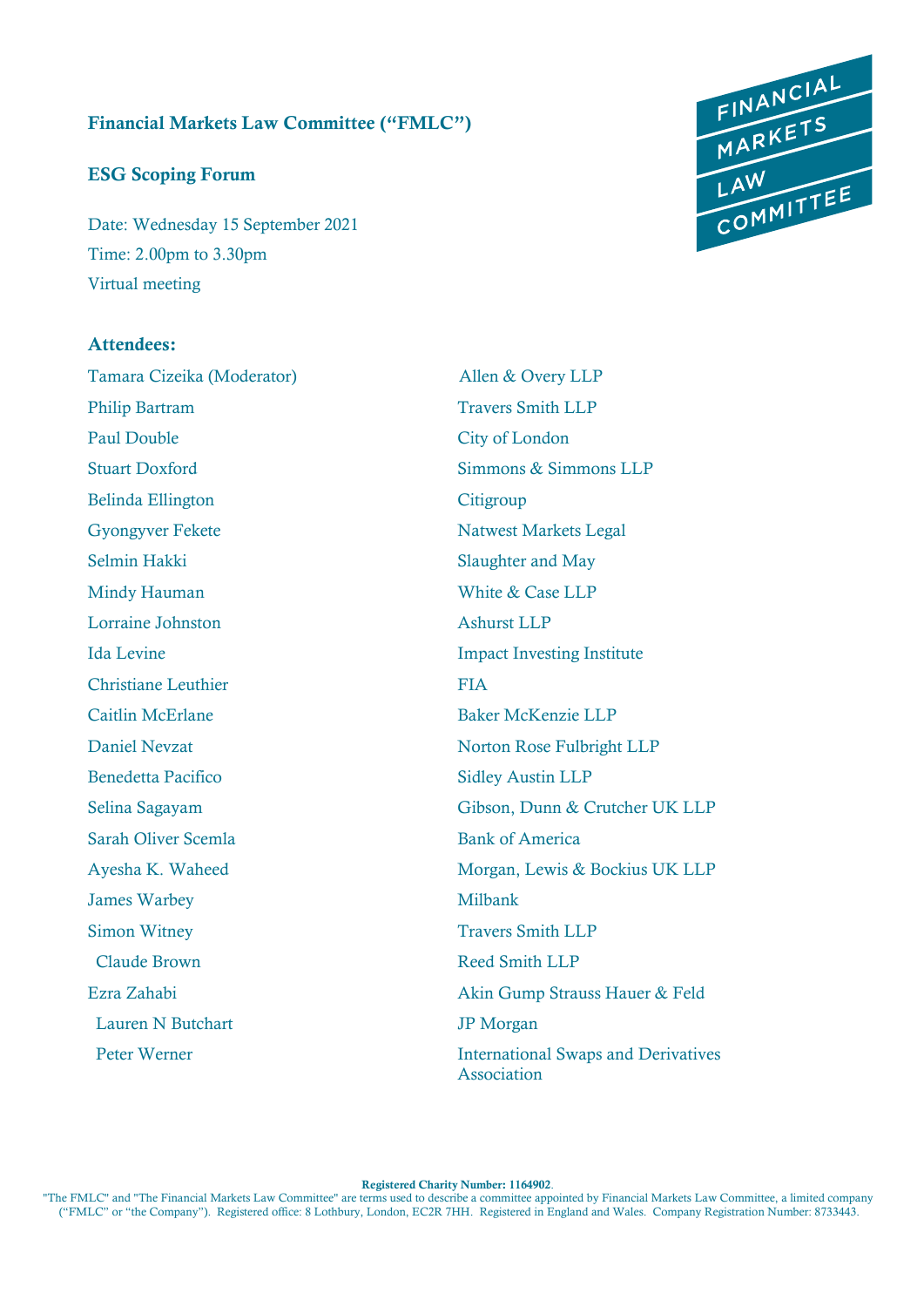| <b>Brian Gray</b> | <b>FMLC</b> Secretariat |
|-------------------|-------------------------|
| Venessa Parekh    | <b>FMLC</b> Secretariat |
| Chhavi Sinha      | <b>FMLC</b> Secretariat |

| <b>Regrets:</b>      |                                                 |
|----------------------|-------------------------------------------------|
| <b>Imogen Garner</b> | Norton Rose Fullbright LLP                      |
| <b>Leland Goss</b>   | <b>International Capital Market Association</b> |
| <b>Katy Hyams</b>    | <b>LME</b>                                      |
| Leonard Ng           | <b>Sidley Austin LLP</b>                        |

| <b>Guest Speakers:</b> |                        |
|------------------------|------------------------|
| <b>Chris Faint</b>     | <b>Bank of England</b> |
| <b>Oonagh Harrison</b> | Allen & Overy LLP      |

## Minutes:

## 1. Introductions

## 1.1. Ms Cizeika opened the meeting.

## 2. The FMLC is in technological transition (Venessa Parekh)

2.1. Ms Parekh informed Forum members of some changes they may notice while the FMLC is in technological transition, including the use of a temporary domain and the new systems being trialed to track members' availability to attend Scoping Forum meetings.<sup>1</sup> Finally, she asked attendees to send in short testimonials about the FMLC for use on the FMLC website.

## 3. The role of central banks in the context of climate change (Chris Faint)

3.1. Mr Faint provided an update on the role, strategy and priorities of the Bank of England (the "BoE") in relation to addressing the financial risks from climate change, including its international engagement to build consensus. He explained that the financial system plays

<sup>1</sup> Please see Appendix I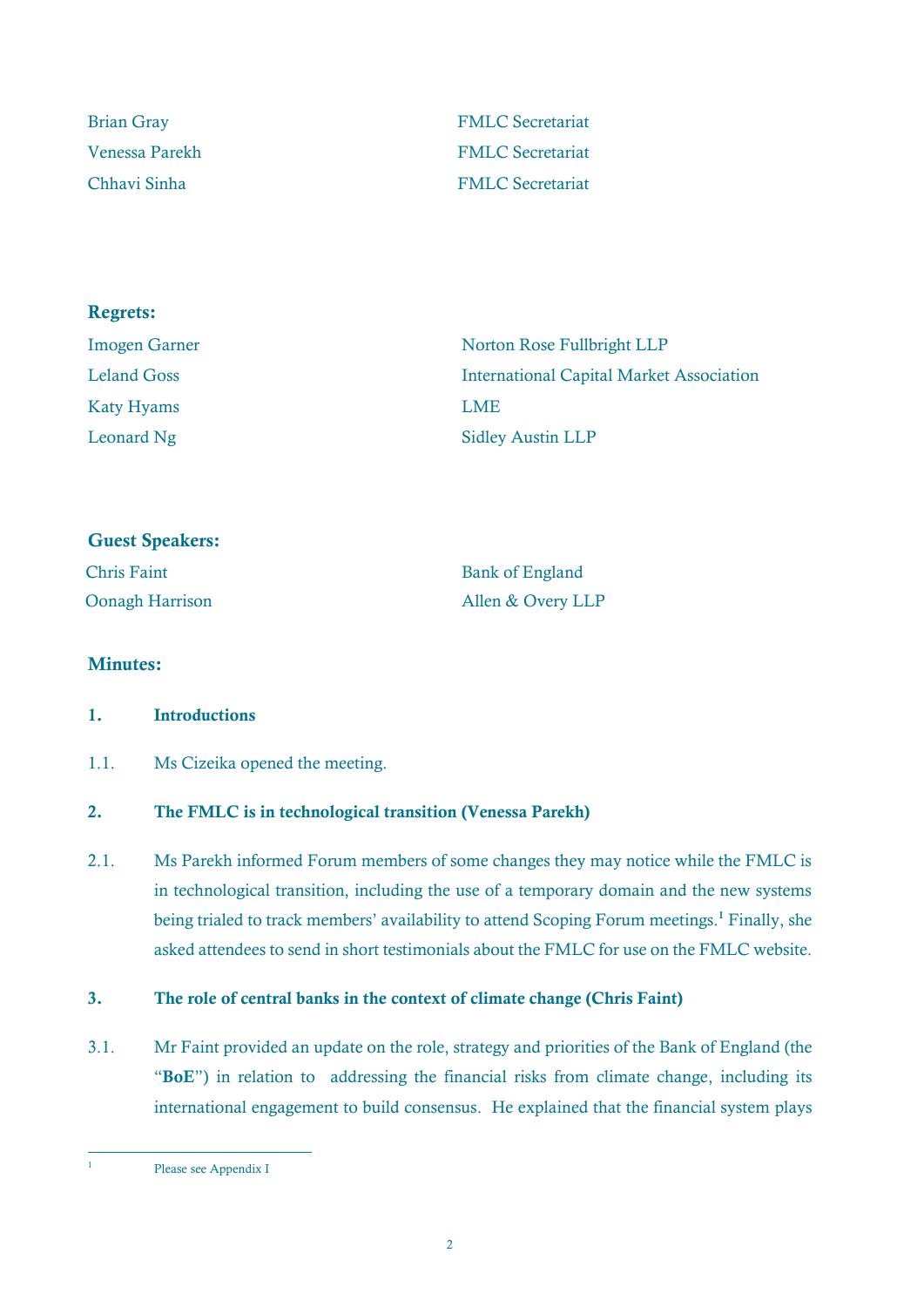a crucial role in supporting and accelerating the real economy's transition to net-zero. He noted that whilst individuals can comply with requirements, the necessary industry-wide emission reduction will be difficult to achieve without the involvement of the financial system. He provided an overview of the different types of climate risks, which are constantly changing, causing the role of market participants in climate change to evolve too.

- 3.2. Mr Faint stated that the BoE's climate objective is to play a leading role, through its policies and operations, in ensuring the financial system, the macro-economy and the banks are resilient to the risks from climate change and supportive of the transition to a net-zero economy. He drew attention to some climate-related supervisory practices and explained that there is an expectation that firms will develop tools to measure risk and judgment to enhance their approaches to managing financial risks from climate change.
- 3.3. Mr Faint added that the [Taskforce on Climate-related Financial Disclosure \(](https://www.fsb-tcfd.org/)the "TCFD") has established a key framework for climate disclosure. The BoE is working jointly with other U.K. regulators and HM Government to make the [TCFD](https://www.gov.uk/government/publications/uk-joint-regulator-and-government-tcfd-taskforce-interim-report-and-roadmap) [framework](https://www.gov.uk/government/publications/uk-joint-regulator-and-government-tcfd-taskforce-interim-report-and-roadmap) [mandatory in](https://www.gov.uk/government/publications/uk-joint-regulator-and-government-tcfd-taskforce-interim-report-and-roadmap)  [the U.K.](https://www.gov.uk/government/publications/uk-joint-regulator-and-government-tcfd-taskforce-interim-report-and-roadmap) by 2025. Mr Faint brought to members' attention the importance of climate scenario analysis, adding that the BoE had recently launched the Climate Biennial Exploratory Scenario ("CBES") which is a bespoke exercise designed to explore the resiliency of the financial system and individual banks and insurers to three different climate scenarios. He stated that the BoE will be approaching individual firms to examine their climate scenario and analyse important figures/trends. A member asked why the CBES does not prescribe capital requirements for banks. Mr Faint explained that CBES will not be used mechanically to set capital but will let the BoE better understand how the risk crystalises. He added that while the BoE does not prescribe capital requirements, every firm has a responsibility to ensure the availability of sufficient capital by using its own judgement and expertise. Another member added that the U.K. is a member of the Network for Cleaning the Financial System ("NGFS") which focusses on mobilising capital and asked if the BoE has a similar focus. Mr Faint explained that the NGFS and the BoE focus primarily on climate risks, rather than mobilising capital, but have both considered how capital would ideally be mobilised to reduce risks. The BoE is therefore focused on putting forth a framework to enable the mobilisation of capital. It is also working on the scenario analysis and will ensure a coordinated effort with other regulators. Members discussed challenges around the onshoring of E.U. regulations on ESG matters and the lack of clarity in relation to the equivalence regime.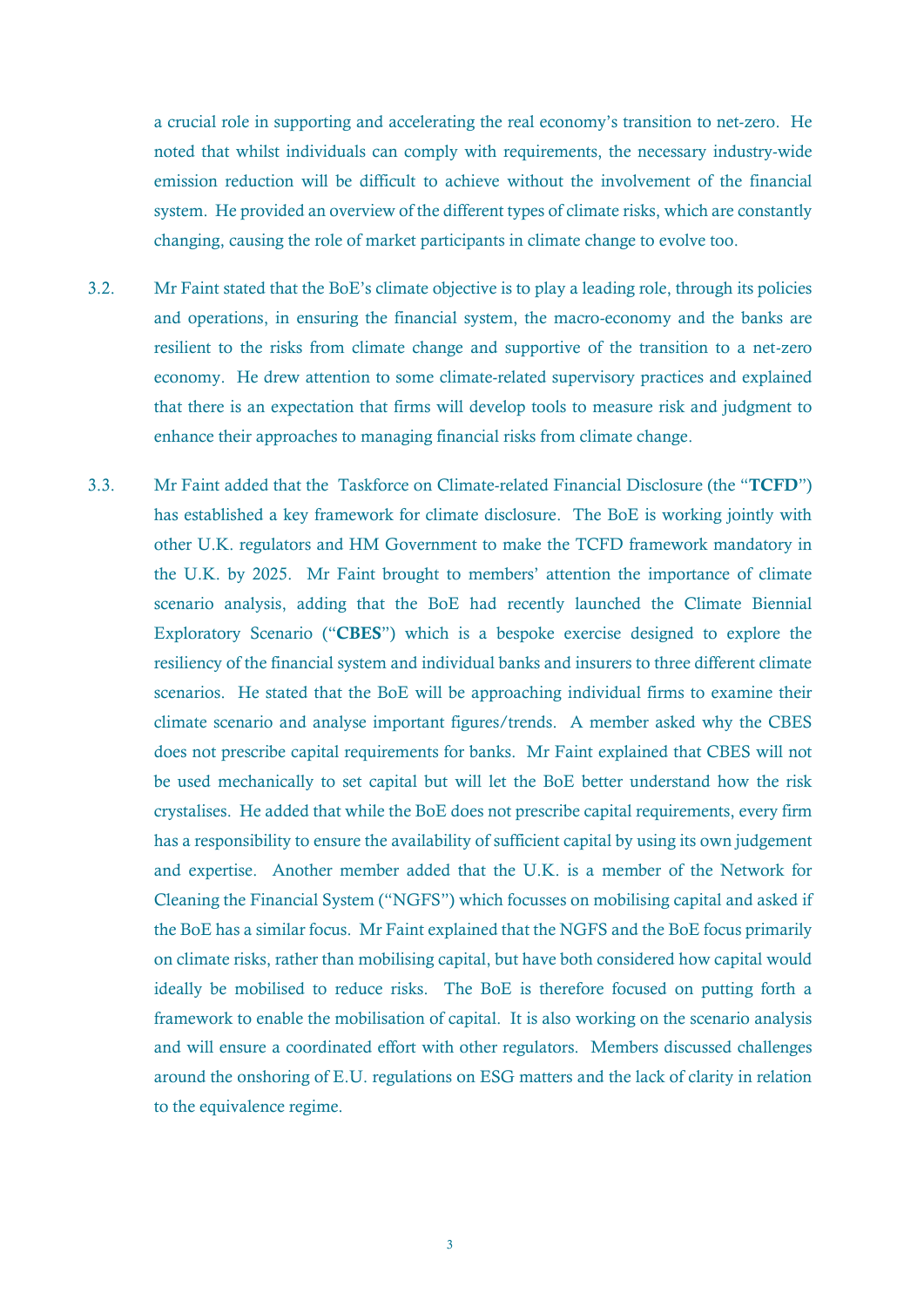# 4. *Friends of the Earth (Netherlands)* v *Royal Dutch Shell* and the proxy fight at ExxonMobil: key takeaways from a U.K, E.U. and U.S. perspective (Stuart Doxford)

- 4.1. Mr Doxford remarked that both the cases, *Friends of the Earth (Netherlands)* v *Royal Dutch Shell* (hereinafter referred to as "*Shell*") and the proxy fight at ExxonMobil are examples of investors pushing the companies to comply with climate targets. He explained that, in the proxy fight at ExxonMobil, an activist investor won at least two seats on the board of ExxonMobil. This development was likely to force the company to alter its fossil fuelfocused strategy and more directly confront growing shareholder concerns about climate change. Mr Doxford explained that following such developments in the U.S. is important because it provides insight into the impact of shareholders' activism in broadening firms' compliance requirements to cover climate change. He added that there has been an increase in the interest and participation of shareholders on these issues. Asset management companies are creating, or reinventing existing offerings as, sustainable funds with a focus on the continued development of disclosure requirements and increased transparency. He provided examples from Australia and Poland of measures taken to incorporate climaterelated objectives in companies' products and targets.
- 4.2. Mr Doxford briefly explained the facts of *Shell*, which was a class action suit. The claimants believe that, as the policy-setting component of the Shell Group, Shell takes insufficient action, acts unlawfully, and should do more to reduce CO2 emissions. The claims concern the CO2 emissions of the Shell Group itself as well as those of its suppliers and customers. The Hague District Court ("the Court") concluded that Shell is obliged to ensure, through the Shell Group's corporate policy, that the CO2 emissions of the Shell Group, its suppliers and its customers are reduced. This follows from the unwritten standard of care applicable to Shell, which the Court interpreted based on the facts, widespread consensus and internationally accepted standards. The Court ordered Shell to reduce the emissions of the Shell group, its suppliers and its customers by net 45%, by the end of 2030 through the Shell Group's corporate policy. Mr Doxford explained that this is the first time a court has ordered a company to reduce emissions. Members discussed the significant shift in the public perception of companies' obligations, including a strengthening of the principle of a duty of care requirement. This shift is further evidenced by new regulatory requirements and increased engagement from institutional investors.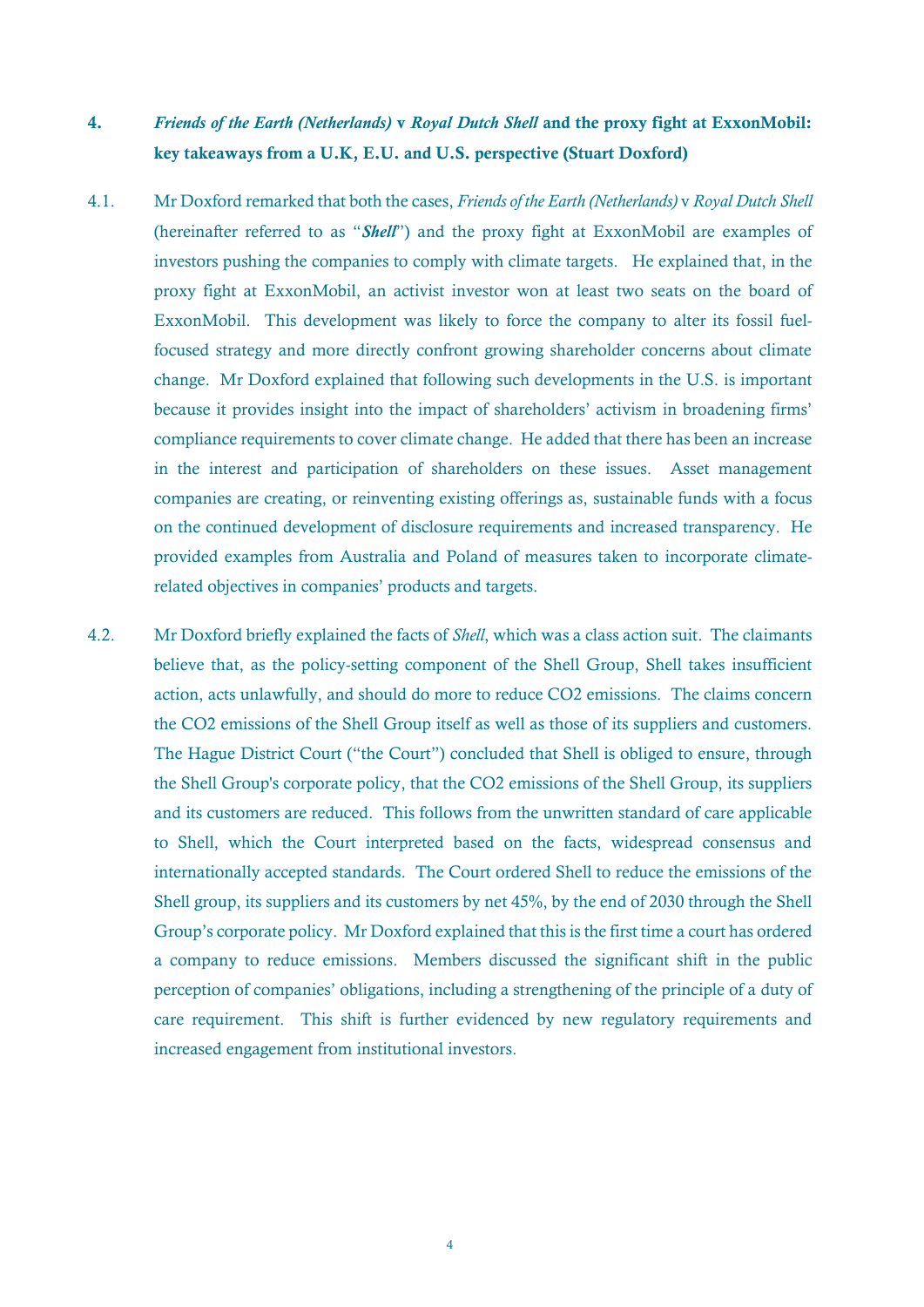# 5. Recent developments: the G7 communique, President Biden's Executive Order, and the U.K. Working Group on Green Taxonomy (Oonagh Harrison)

- 5.1 Ms Harrison provided an overview of relevant recent developments, beginning with the signing, in May 2021, by U.S. President Biden of the Executive Order on Climate-Related Financial Risk (the "Executive Order").<sup>2</sup> The Executive Order outlines initiatives to promote policies related to climate change and to prioritize federal investments in support of those policies. She noted that Section 1 of the Executive Order sets out a consistent disclosure of climate-related financial risk, including both physical and transition risks, and offers risk mitigation techniques, setting a target of achieving a net-zero emissions economy by 2050. Section 2 gives responsibility to the authorities to develop a comprehensive climaterelated financial risk strategy. Section 3 of the order requires the Secretary of the Treasury to engage with the members of Financial Stability Oversight Council ("FSOC") to assess Climate-Related Financial Risk.
- 5.2 Ms Harrison turned to the Communiqué issued by G7 finance ministers and central bank governors on 5 June 2021, following a meeting in London.<sup>3</sup> Among other things, the Communiqué centres climate change and biodiversity loss considerations in economic and financial decision-making and expresses support for mandatory climate-related financial disclosures based on the TCFD. In this context, Ms Harrison brought members' attention to the recently published TCFD consultation on its Proposed Guidance on Climate-related Metrics, Targets and Transition Plans.<sup>4</sup> She noted that the Consultation provides general guidance for firms, as well as proposes several specific changes to the guidance that emerged from the TCFD's 2017 Final Report. Ms Harrison added that the TCFD also published a Technical Supplement, which is focused on developing technical guidance on emerging best practices to align financial portfolios with the goals of the Paris Agreement.<sup>5</sup> Members discussed the challenges faced by the financial sector in respect of the carbon-related assets

<sup>5</sup> TCFD, *Technical Supplement*: *Measuring Portfolio Alignment:*; June 2021; available at [2021-TCFD-](https://assets.bbhub.io/company/sites/60/2021/05/2021-TCFD-Portfolio_Alignment_Technical_Supplement.pdf)[Portfolio\\_Alignment\\_Technical\\_Supplement.pdf \(bbhub.io\)](https://assets.bbhub.io/company/sites/60/2021/05/2021-TCFD-Portfolio_Alignment_Technical_Supplement.pdf)

<sup>2</sup> The White House, Executive Order on Climate-Related Financial Risk: Presidential Actions, 21 May 2021; available at: [https://www.whitehouse.gov/briefing-room/presidential-actions/2021/05/20/executive-order-on-climate-related-financial](https://www.whitehouse.gov/briefing-room/presidential-actions/2021/05/20/executive-order-on-climate-related-financial-risk/)[risk/](https://www.whitehouse.gov/briefing-room/presidential-actions/2021/05/20/executive-order-on-climate-related-financial-risk/)

<sup>3</sup> G7 Financial Ministers & Central Bank Governors Communique, (5 June 202); available at: [https://www.gov.uk/government/publications/g7-finance-ministers-meeting-june-2021-communique/g7-finance-ministers](https://www.gov.uk/government/publications/g7-finance-ministers-meeting-june-2021-communique/g7-finance-ministers-and-central-bank-governors-communique)[and-central-bank-governors-communique](https://www.gov.uk/government/publications/g7-finance-ministers-meeting-june-2021-communique/g7-finance-ministers-and-central-bank-governors-communique)

<sup>4</sup> TCFD, *CP: Proposed Guidance on Climate-related Metrics, Targets and Transition Plans*; 7 June 2021; available at [2021-TCFD-](https://assets.bbhub.io/company/sites/60/2021/05/2021-TCFD-Metrics_Targets_Guidance.pdf)[Metrics\\_Targets\\_Guidance.pdf \(bbhub.io\)](https://assets.bbhub.io/company/sites/60/2021/05/2021-TCFD-Metrics_Targets_Guidance.pdf)